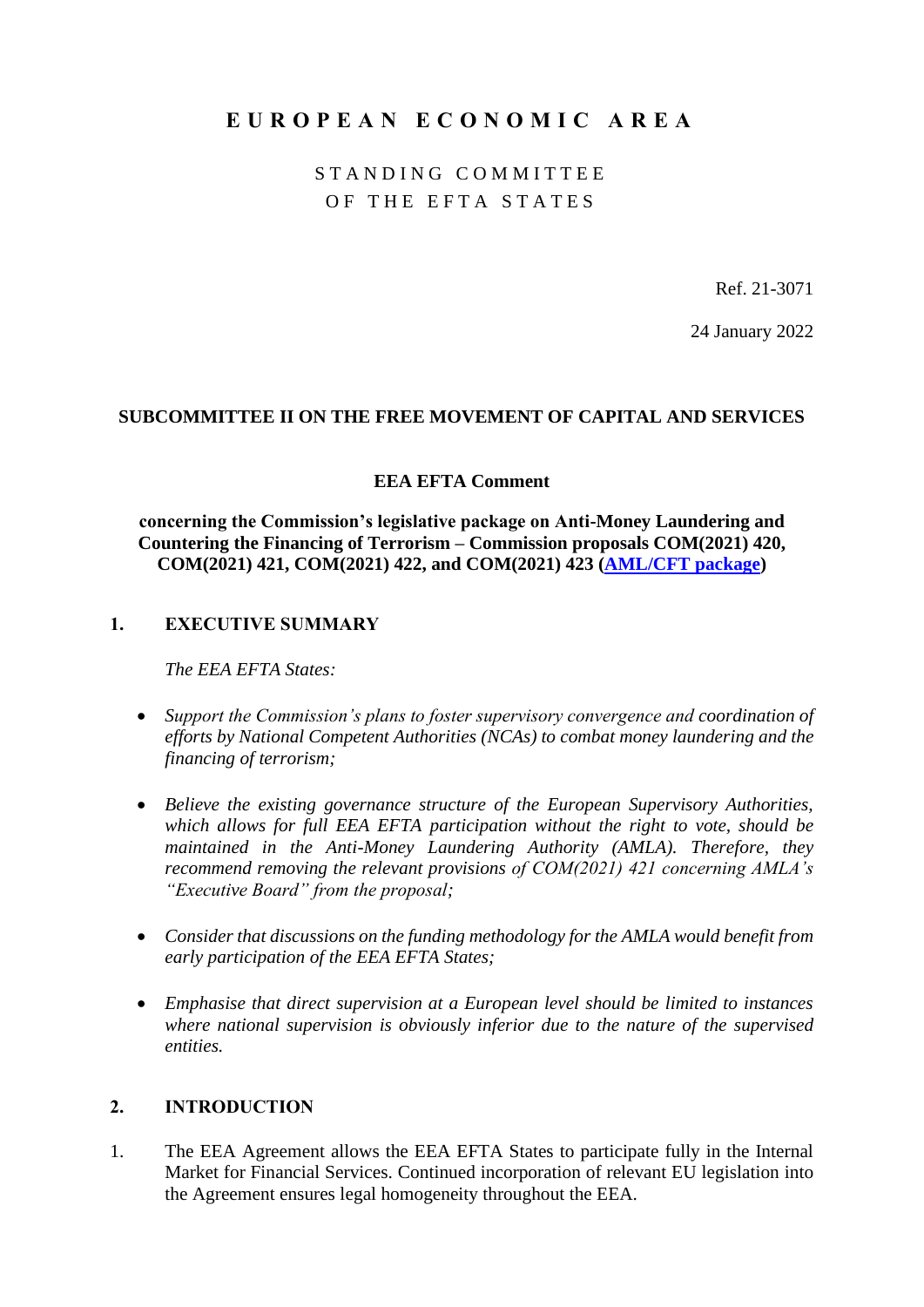- 2. The EEA EFTA States welcome the Commission's proposed legislative package on Anti-money laundering and countering the finance of terrorism  $(AML/CFT$  Package)<sup>1</sup>.
- 3. In particular, they support strengthening the existing framework to counter money laundering and the financing of terrorism, including by adding transfers of crypto assets to the scope of the package.
- 4. The EEA EFTA States would however like to address certain concerns, related to the proposed Regulation establishing a new Anti-Money Laundering Authority (AMLA), (COM(2021) 421).

## **3. CURRENT EEA EFTA PARTICIPATION IN THE EUROPEAN SYSTEM OF FINANCIAL SUPERVISION**

- 5. The EEA EFTA States recall that the EU and EEA EFTA Ministers of Finance and Economy approved principles for the incorporation of the three regulations that established the three European Financial Supervisory Authorities (ESAs) on 14 October 2014. The regulations were incorporated into the EEA Agreement in 2016 after complex negotiations, allowing for the inclusion of the European System of Financial Supervision in the EEA Agreement.
- 6. The adaptations were based on the two-pillar structure of the EEA Agreement and the legal framework of the EU and of the EEA EFTA States. This enabled the EEA EFTA States' representatives to participate fully as members without voting rights in the Board of Supervisors in the three ESAs. The ESAs perform actions of a non-binding nature throughout the EEA. Binding decisions towards EEA EFTA competent authorities and market operators are taken by the EFTA Surveillance Authority, based on a draft from the relevant ESA. The EFTA Court has the competence to review decisions taken by the EFTA Surveillance Authority.

## **4. FUTURE EEA EFTA PARTICIPATION IN THE ANTI-MONEY LAUNDERING AUTHORITY (AMLA)**

- 7. The EEA EFTA States wish to highlight the importance of maintaining the balanced solution found regarding the participation of the EEA EFTA States in the governing of the ESAs in the governance structure of the AMLA. This would allow for smooth functioning of the internal market for Financial Services under the EEA Agreement, to the mutual benefit of the EU and the EEA EFTA States. Hence, the EEA EFTA States have a great interest in participating fully as members without voting rights in AMLA.
- 8. Regarding the Commission proposal to place important decision-making powers within an "Executive Board" of AMLA, composed of independent full-time members, it is unclear how the balance found regarding the EEA EFTA State participation in the ESAs can be maintained in the AMLA. Accordingly, the EEA EFTA States recommend that the same approach taken with the ESAs is taken with the AMLA, i.e. that the provisions

<sup>&</sup>lt;sup>1</sup> The package consists of Commission Proposals COM(2021) 420, COM(2021) 421, COM(2021) 422, and COM(2021) 423